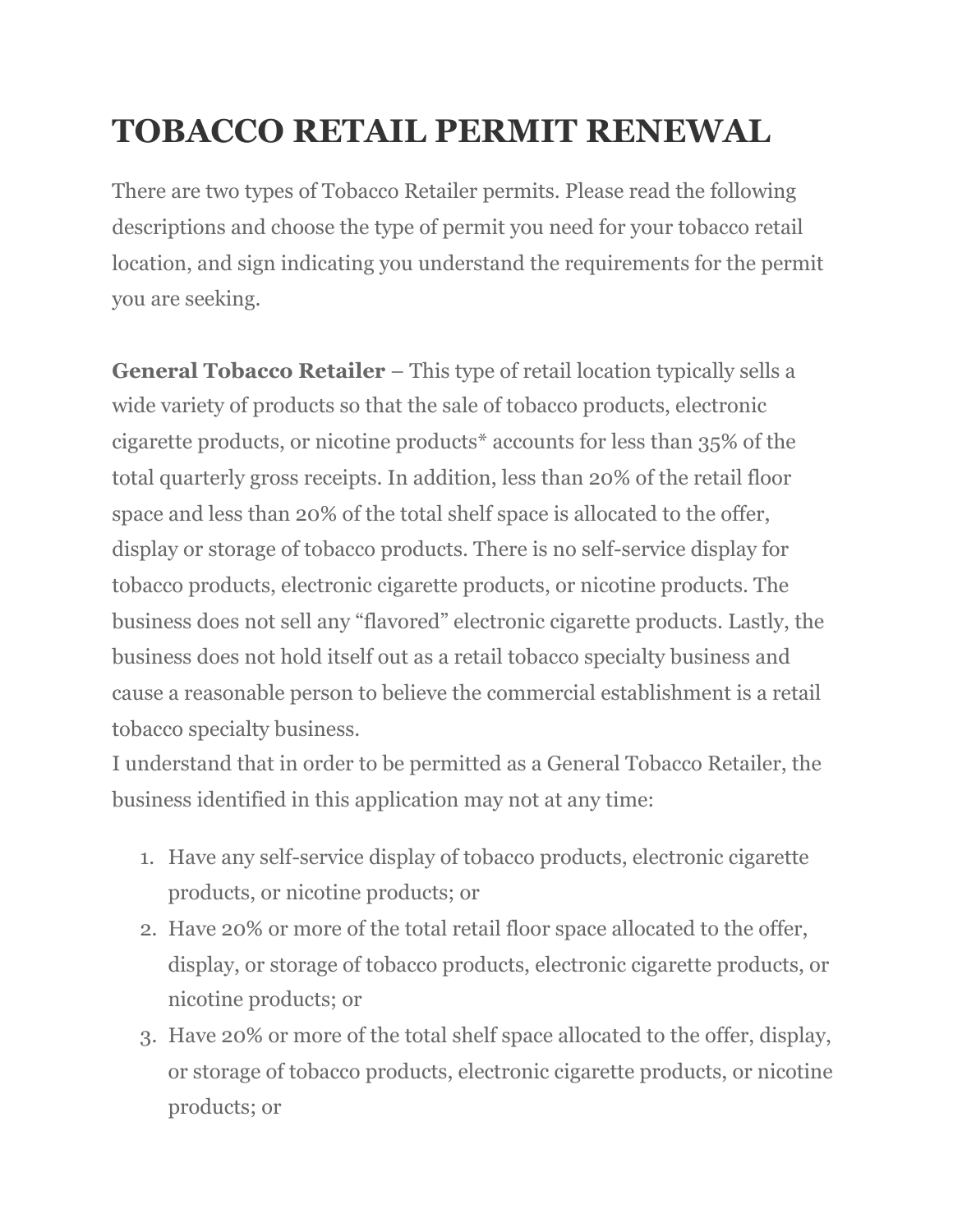- 4. Have 35% or more of total quarterly gross receipts from the sale of tobacco products, electronic cigarette products, or nicotine products; or
- 5. Sell flavored electronic cigarette products. Utah Code 76-10-101(7) defines:
	- "Flavored electronic cigarette product" includes an electronic cigarette product that has a taste or smell of any fruit, chocolate, vanilla, honey, candy, cocoa, dessert, alcoholic beverage, herb, or spice. "Flavored electronic cigarette product" does not include an electronic cigarette product that: has a taste or smell of only tobacco, mint, or menthol; or has been approved by an order granting a premarket tobacco product application of the electronic cigarette product by the United States Food and Drug Administration under 21 U.S.C. Sec.  $387j(c)(1)(A)(i)$ .
- 6. Hold itself out as a retail tobacco specialty business and causes a reasonable person to believe the commercial establishment is a retail tobacco specialty business.

I understand that retailers are responsible for knowing and complying with local, state, and federal laws and regulations.

I further understand, and my signature binds all proprietors for the business, that if any requirements for a General Tobacco Retailer are violated this permit may be revoked by the issuing health department.

I Understand and Accept Terms.

There are two types of Tobacco Retailer permits. Please read the following descriptions and choose the type of permit you need for your tobacco retail location, and sign indicating you understand the requirements for the permit you are seeking.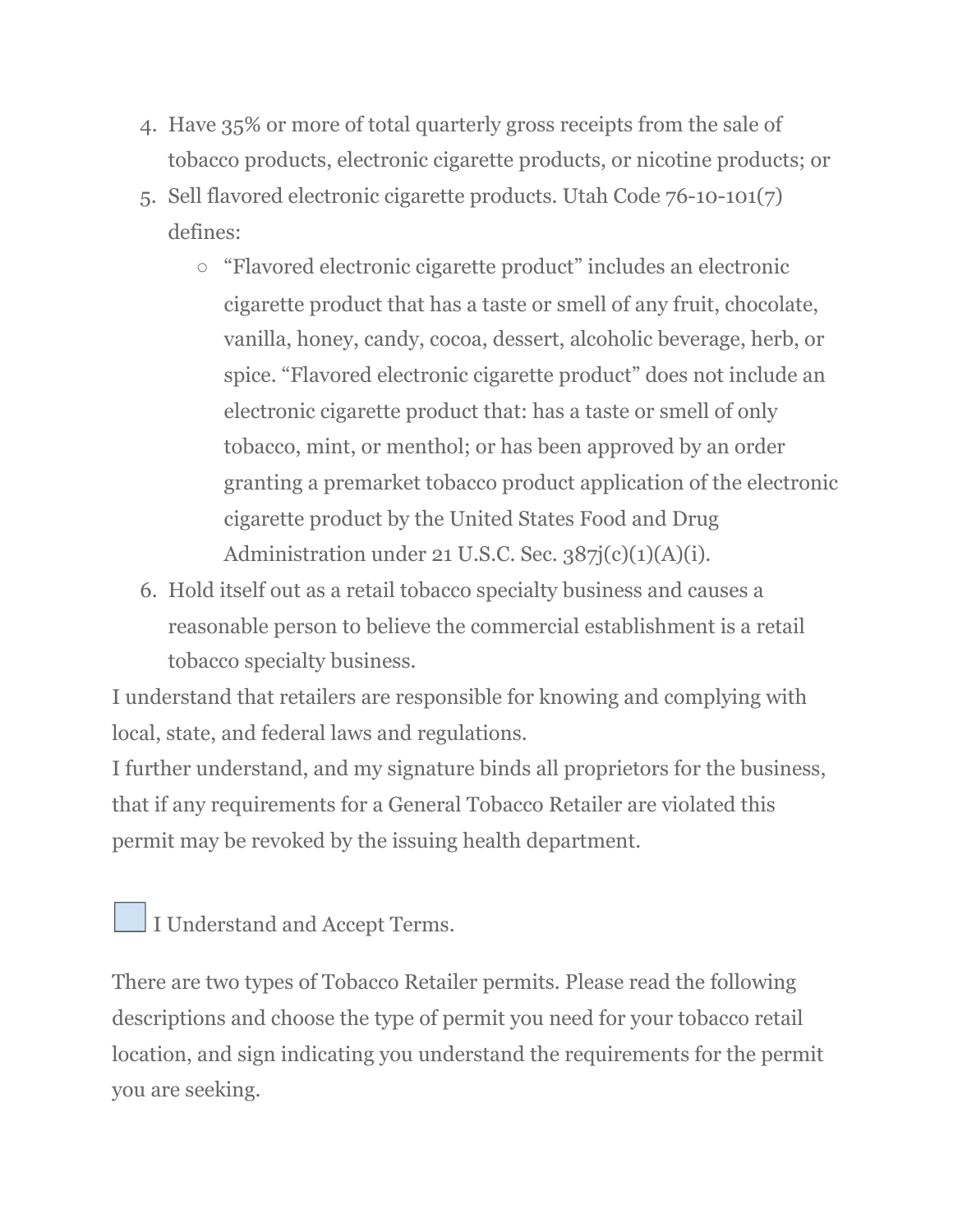Retail Tobacco Specialty Business – This type of retail location typically specializes in the sale of tobacco products, electronic cigarette products, or nicotine products.\* 35% or more of the total quarterly gross receipts are from the sale of tobacco products, electronic cigarette products, or nicotine products, or; 20% or more of the retail floor space is allocated to the offer, display, or storage of tobacco products, electronic cigarette products, or nicotine products, or; 20% or more of the total shelf space is allocated to the offer, display, or storage of tobacco products, electronic cigarette products, or nicotine products, or; the retail space features a self-service display for tobacco products, electronic cigarette products or nicotine products, or; the business sells "flavored" electronic cigarette products, or; the business holds itself out as a retail tobacco specialty business and causes a reasonable person to believe the commercial establishment is a retail tobacco specialty business. I understand that in order to be permitted as a Retail Tobacco Specialty Business,\*\*\* the business identified in this application may not at any time, be within:

1) 1,000 feet of a community location;\*\*or

600 feet of another retail tobacco specialty business; or,

600 feet of property used or zoned for agricultural or residential use.

I understand that retailers are responsible for knowing and complying with local, state, and federal laws and regulations.

I further understand, and my signature binds all proprietors for the business, that if any requirements for a Retail Tobacco Specialty Business are violated, this permit may be revoked by the issuing health department.

I Understand and Accept Terms.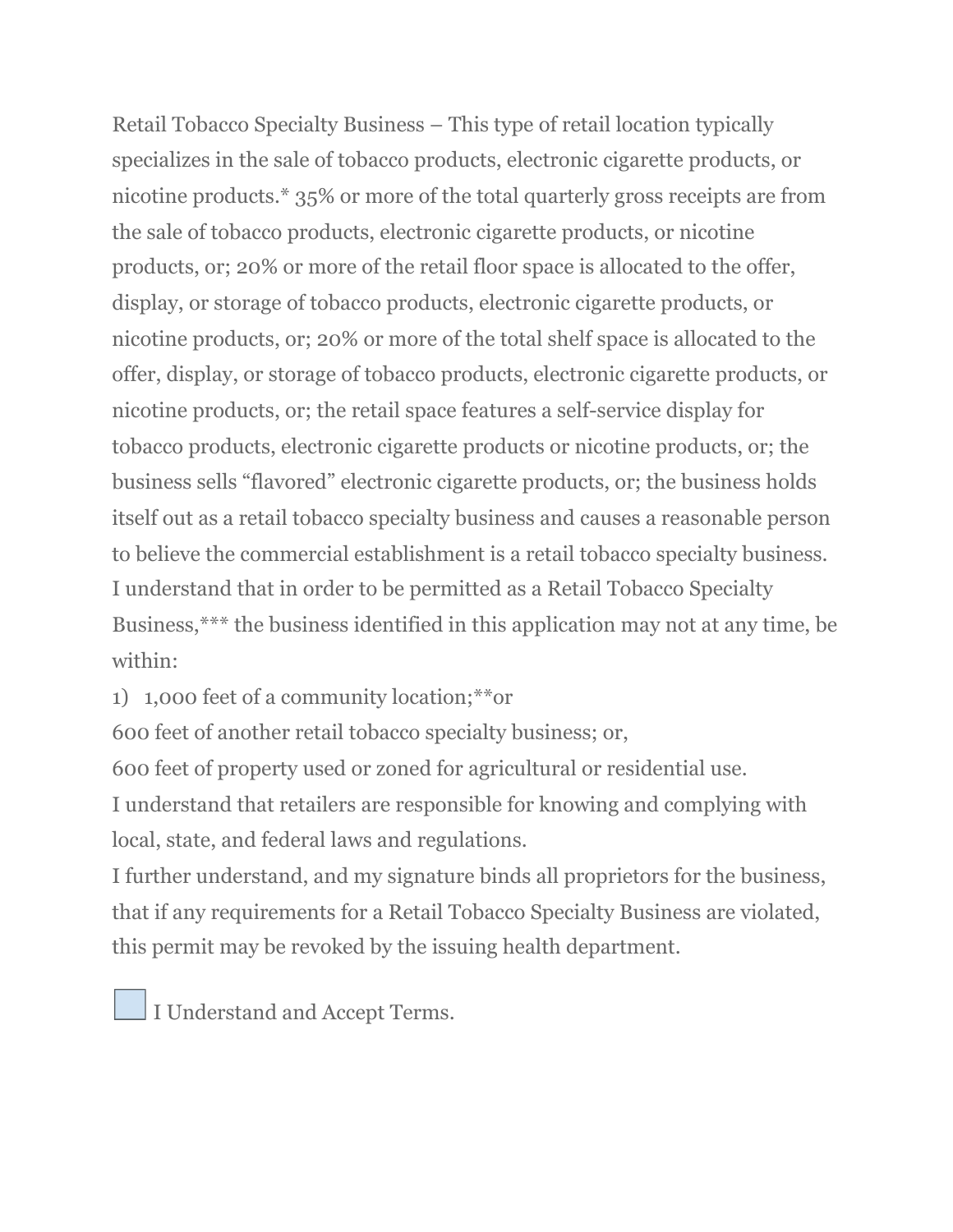A map of the proposed retail tobacco specialty business is attached that shows the location of any community location, other retail tobacco specialty business, agricultural or residential property. The application cannot be processed without the map.

\*Tobacco products include any cigar, cigarette, electronic cigarette, chewing tobacco, or any substitute for a tobacco product, including flavoring or additives to tobacco, and tobacco paraphernalia. Electronic cigarette products include any electronic cigarette, electronic cigarette substance, or a prefilled electronic cigarette. Nicotine product includes any alternative nicotine product or a nontherapeutic nicotine product. Please refer to Utah Code 76-10-101 for specific definitions.

\*\*Community location public or private K-12 school; licensed child-care or preschool; trade or technical school; church; public library; public playground; public park; youth center or other place used primarily for youth oriented activities; public recreational facility; public arcade; homeless shelter. \*\*\*Beginning July 1, 2021 (businesses grandfathered prior to 12/31/2018) and July 1, 2022 (businesses grandfathered prior to 12/31/2020), a retail tobacco specialty business may not be located within 1,000 feet of a public or private kindergarten, elementary, middle, junior high, or high school, even if the business had "grandfather status" prior. Refer to Utah Code 10-8-41.6(7) and  $17 - 50 - 333(7)$ .

## **Section 1: Business Information:**

## **Required\***

Business Name \_\_\_\_\_\_\_\_\_\_\_\_\_\_\_\_\_\_\_\_\_\_\_\_\_\_\_\_\_\_\_\_\_\_\_

Business Number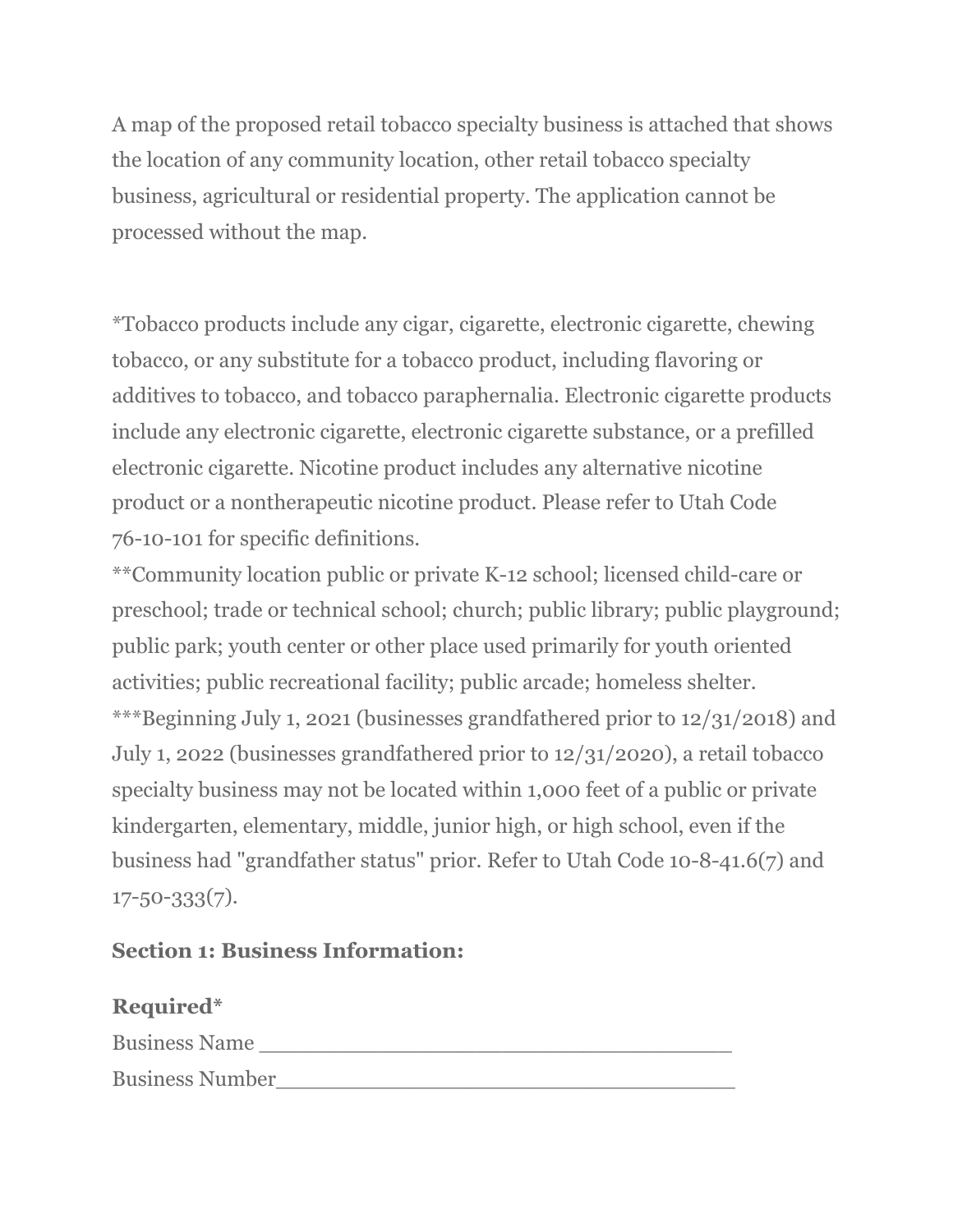| <b>Business Address</b> |             |
|-------------------------|-------------|
| City                    | Postal Code |

**Section 2:** Contact and Address Information

An individual to contact about the application and business must be included.

| Name                   |              |             |  |
|------------------------|--------------|-------------|--|
| Phone                  |              |             |  |
| Email                  |              |             |  |
| <b>Mailing Address</b> |              |             |  |
| City                   | <b>State</b> | Postal Code |  |

**Section 3:** Owner Information (Proprietor)

Must include information for each individual that is a proprietor or owner. If the proprietor is a corporation, must also include corporate ownership information.

| Owner Name                                                                                                     |                                       |             |  |
|----------------------------------------------------------------------------------------------------------------|---------------------------------------|-------------|--|
|                                                                                                                |                                       |             |  |
| Email 2008 - 2008 - 2010 - 2010 - 2010 - 2010 - 2010 - 2010 - 2010 - 2010 - 2010 - 2010 - 2010 - 2010 - 2010 - |                                       |             |  |
|                                                                                                                |                                       |             |  |
|                                                                                                                | <b>State</b><br><u> Alban a San A</u> | Postal Code |  |
| Percent Owned                                                                                                  |                                       |             |  |

Authorized to receive permit-related communications and notices.

**No** Yes No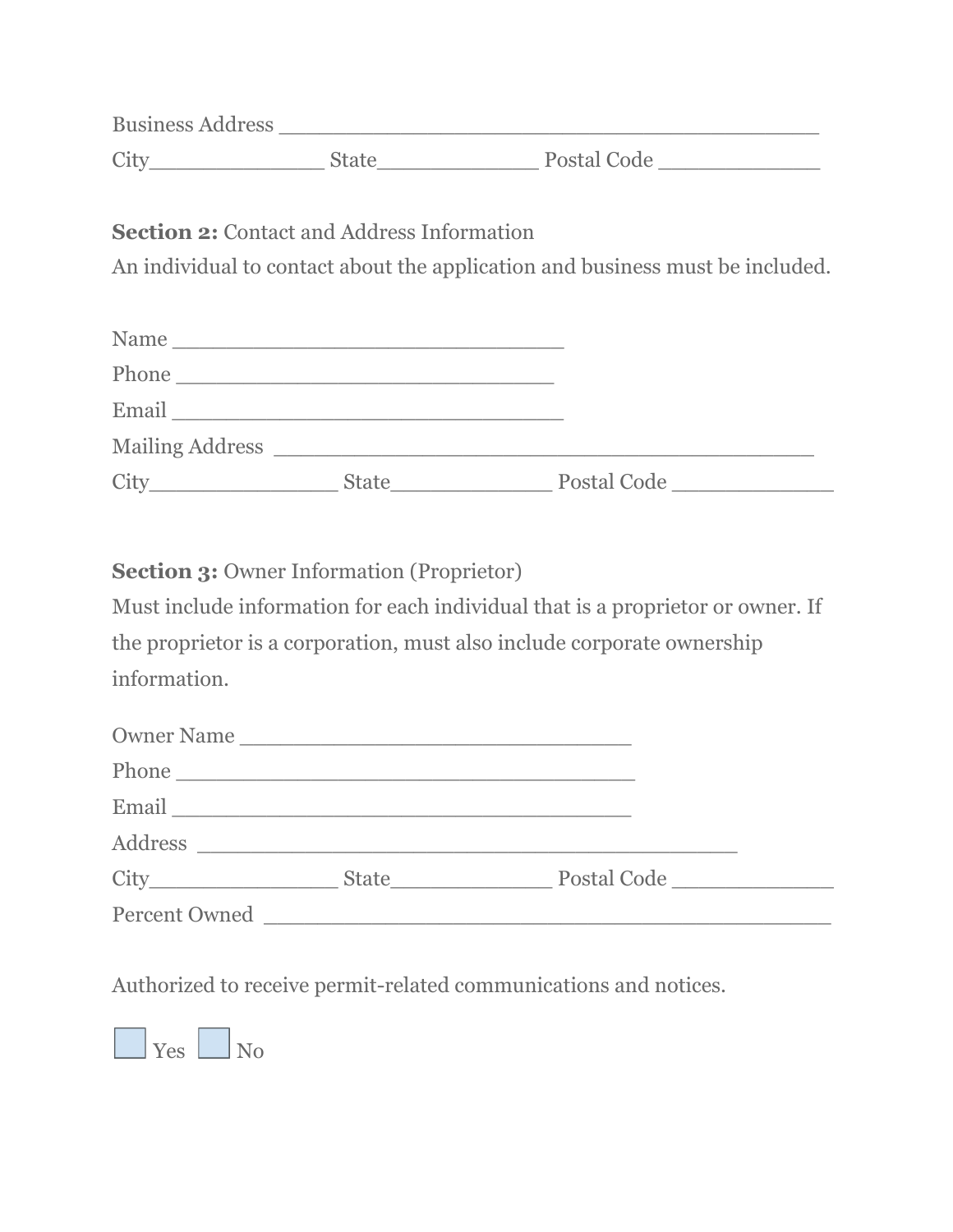Add Another Owner

| Owner Name                                                                                                     |                               |  |
|----------------------------------------------------------------------------------------------------------------|-------------------------------|--|
|                                                                                                                |                               |  |
| Email 2008 - 2008 - 2010 - 2010 - 2010 - 2010 - 2010 - 2010 - 2010 - 2010 - 2010 - 2010 - 2010 - 2010 - 2010 - |                               |  |
|                                                                                                                |                               |  |
|                                                                                                                | Postal Code _________________ |  |
| Percent Owned                                                                                                  |                               |  |

Authorized to receive permit-related communications and notices.



Have any of the owners (proprietors) listed above been determined to have violated any state or federal tobacco laws in the past 24 months? If so, list all violations and dates of each violation:

## **Section 4:**

Attach a copy of the current Utah State Tax Commission tobacco license. The application cannot be processed without a current license.

### **Section 5:** Permit Fees:

## **Required\***

Permit renewal \$20.00

Must bring payment to Tricounty Health Department or call to do over the phone processing (435) 247-1160. No permit will be issued without the payment of the permit fee.

## **Section 6:** Acknowledgement/Agreement